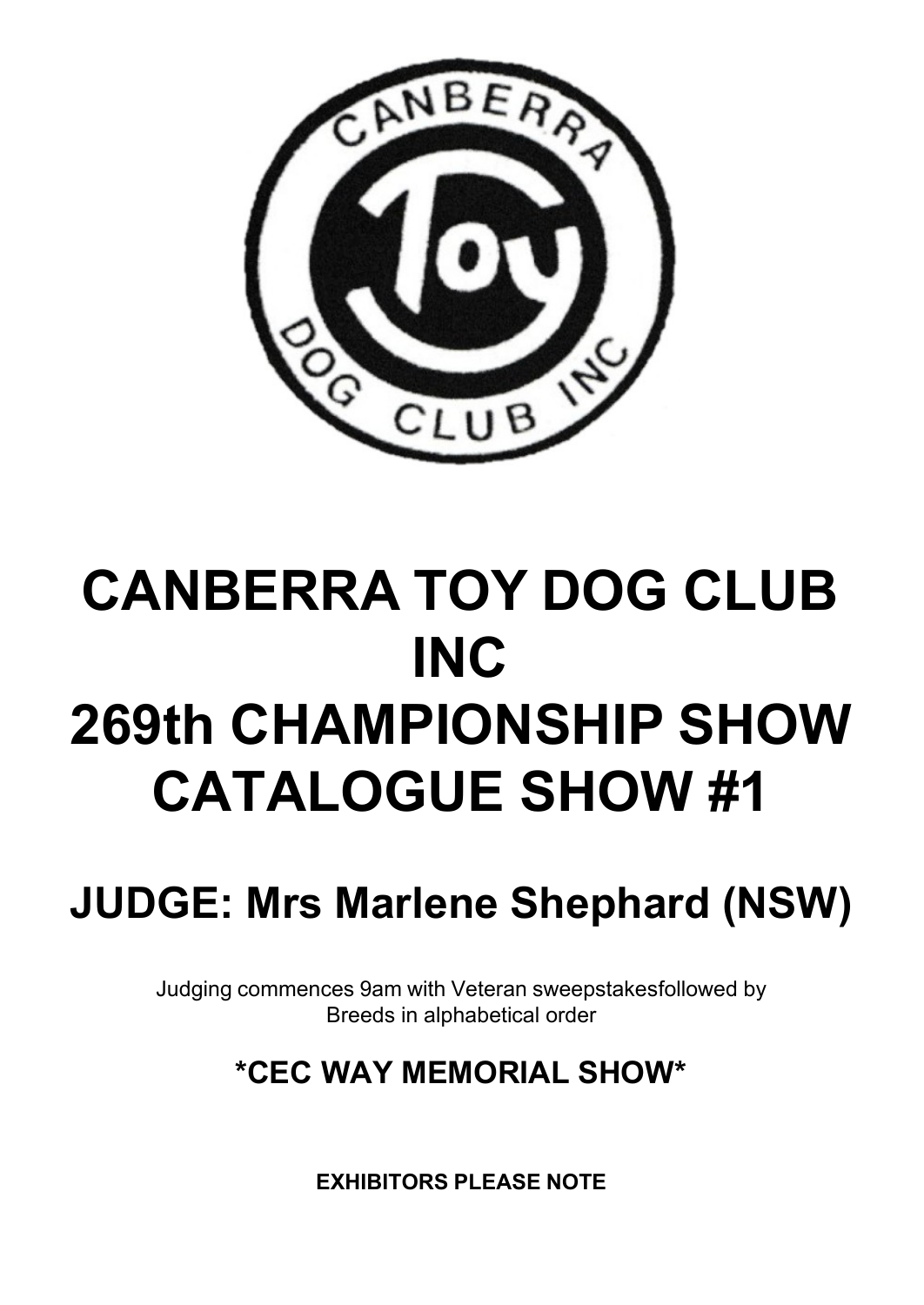It is possible that there may be some disruption to judging at this show. To avoid a clash of judging and therefore not to disadvantage, those exhibitors that are also entered in our 2nd show today.

This show is conducted under the rules and regulations of Dogs ACT. The club reserves the right to appoint additional or substitute judges when necessary.

**Exhibitors please note:**

It is possible that there may be some disruption to judging at this show. To avoid a clash of judging *and therefore not to disadvantage, those exhibitors are also entered into our 2nd show today.*

This show is conducted under the rules and regulations of Dogs ACT. The Club reserves the right to appoint additional or substitute judges when necessary.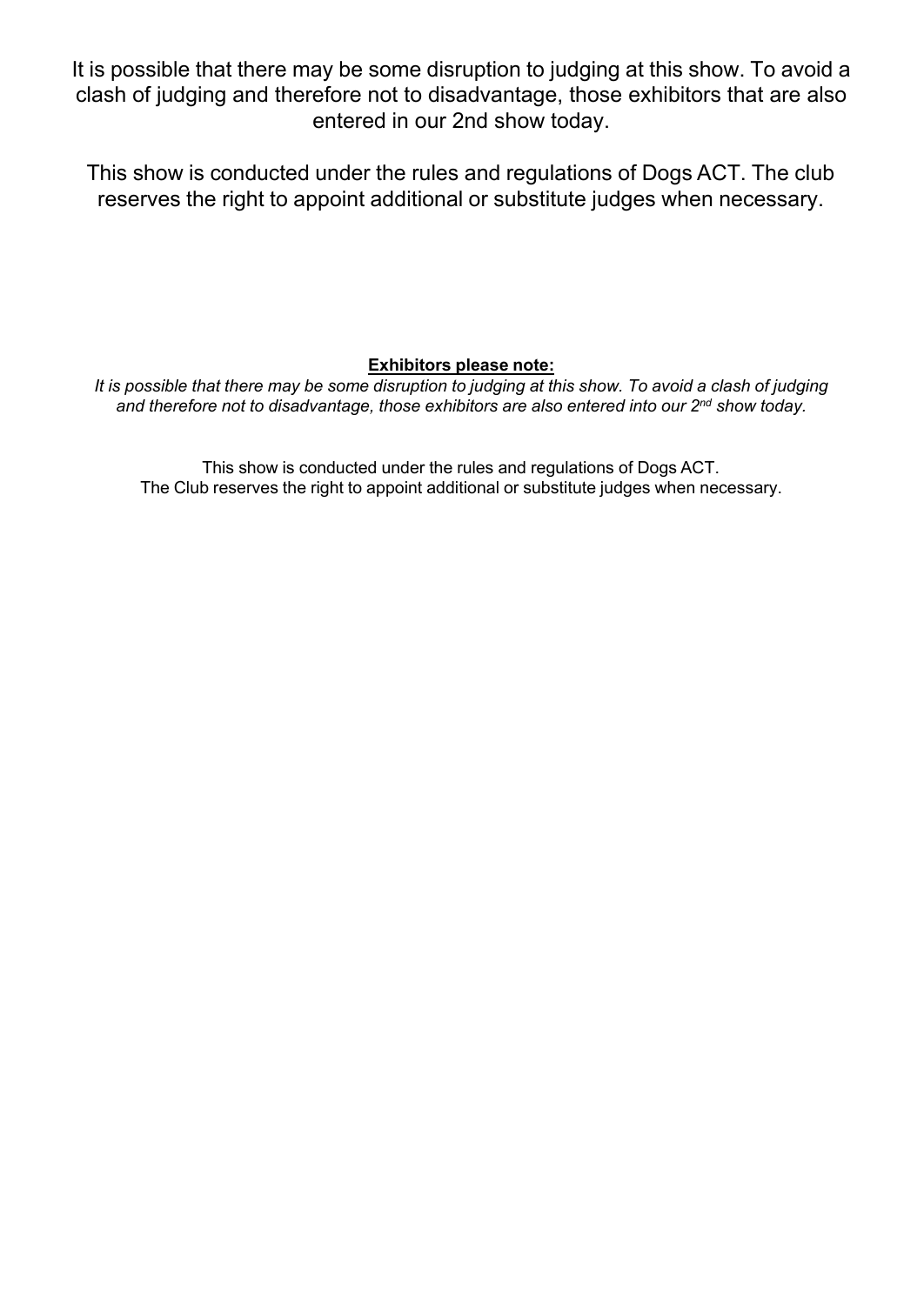| Veteran Sweepstakes - Judge: Mrs Marlene Sheppard (NSW)                                     |                                             |    |     |    |                                                                                                                                                                                                                       |  |  |  |
|---------------------------------------------------------------------------------------------|---------------------------------------------|----|-----|----|-----------------------------------------------------------------------------------------------------------------------------------------------------------------------------------------------------------------------|--|--|--|
| M Sterrett: SUP CH.ERTAE LEATHER N LACE 2100417427 20-10-2014<br><b>Chinese Crested Dog</b> |                                             |    |     |    |                                                                                                                                                                                                                       |  |  |  |
|                                                                                             | Pug                                         |    |     |    |                                                                                                                                                                                                                       |  |  |  |
|                                                                                             | <b>English Toy Terrier</b><br>(Black & Tan) |    |     |    |                                                                                                                                                                                                                       |  |  |  |
|                                                                                             | Italian Greyhound                           |    |     |    |                                                                                                                                                                                                                       |  |  |  |
| 80                                                                                          | 2nd                                         | 21 | 3rd | 81 |                                                                                                                                                                                                                       |  |  |  |
|                                                                                             |                                             |    |     |    | Lt Col, Mrs, Mr T, Miss P Hurst: SUP CH YARROWFELL KRIS KRINGLE 9100010292 21-12-2014<br>P Saunders: CH YURRUGAR FINAL FANTASY 3100267508 19-01-2012<br>MRS M ASHTON-SPORNE: CH XARNEGO FARNACE 2100389606 10-07-2013 |  |  |  |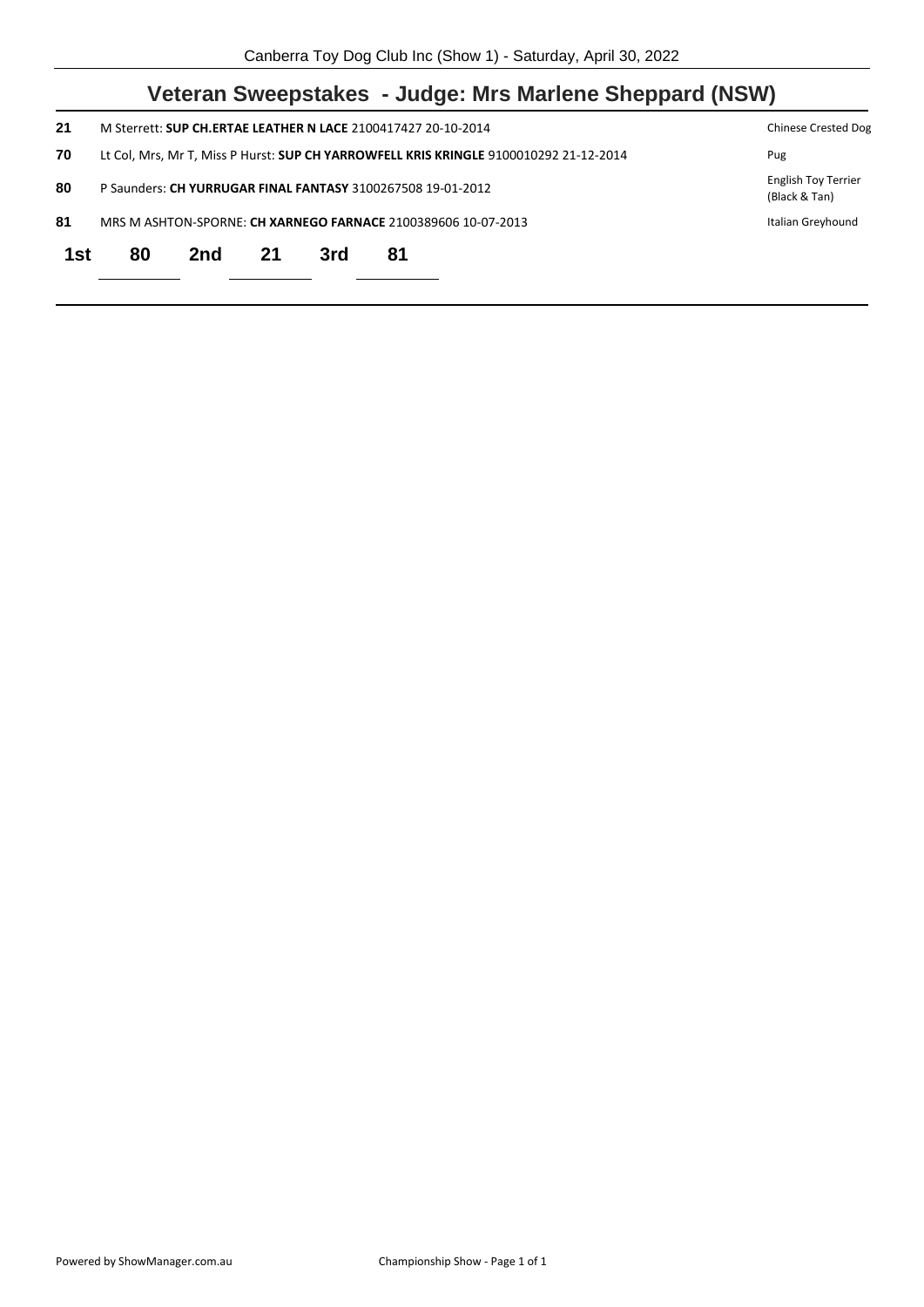|                         | <b>Group 1 - Toy Group</b>                                                                                           |              | Ch 11 Pts 9 Res                   |                                |              |                                            | 12                                                                                                                           |
|-------------------------|----------------------------------------------------------------------------------------------------------------------|--------------|-----------------------------------|--------------------------------|--------------|--------------------------------------------|------------------------------------------------------------------------------------------------------------------------------|
|                         | Mrs Marlene Sheppard (NSW)                                                                                           |              | BOB 11 Bitch Pts                  |                                | 12           |                                            | $R/Up$ 7 Dog                                                                                                                 |
| Start Time:             |                                                                                                                      |              | Class 18 - Neuter Dog             |                                |              |                                            |                                                                                                                              |
|                         |                                                                                                                      | 13           |                                   |                                |              |                                            | MRS K A ROLFE: NEUT. CH. ELCAVEL BOHEMIAN PRINCE<br>Absent 2100481624 30 07 2017: Elfking Maker Of Mischief Ch               |
|                         | <b>Affenpinscher</b>                                                                                                 |              |                                   | <b>Elcavel Royal Empress</b>   |              |                                            |                                                                                                                              |
|                         | Class 4 - Junior Dog                                                                                                 |              |                                   |                                |              |                                            |                                                                                                                              |
| $\overline{\mathbf{1}}$ | MRS K A ROLFE: AUST CH ELCAVEL KEEPSAKE 2100564316<br>29 03 2021: Simias Cool Papa Bell Majomarc Kazari              |              |                                   |                                |              |                                            |                                                                                                                              |
| Absent                  | Charlize                                                                                                             |              |                                   |                                |              | <b>Chinese Crested Dog</b>                 |                                                                                                                              |
| Ch                      | Pts                                                                                                                  |              | Class 1 - Baby Puppy Dog          |                                |              |                                            |                                                                                                                              |
|                         | Class 10a - Australian Bred Bitch                                                                                    | 14           |                                   |                                |              |                                            | CHIENON KENNELS: ERTAE ONE HAIRY HALO 2100576825                                                                             |
| $\overline{2}$          | MRS K A ROLFE: ELCAVEL TOP BILLING 2100564317 29 03<br>2021: Simias Cool Papa Bell - Majomarc Kazari Charlize        | $1st^*$      | Of The Elves                      |                                |              |                                            | 09-11-2021: Ch Jeorimac Shoot To Thrill - Ertae Naked Ruler                                                                  |
| Absent                  |                                                                                                                      |              | <b>Class 5 - Intermediate Dog</b> |                                |              |                                            |                                                                                                                              |
|                         | Class 11a - Open Bitch                                                                                               | 15           |                                   |                                |              |                                            | M Sterrett: KARAKUSH BE BRAVE AND SHAVE AT ERTAE<br>2100543156 28-06-2020: Sup Ch Folkvar Ultimo At Ertae -                  |
| 3                       | MRS K A ROLFE: ELCAVEL IM IMPRESSIVE 2100516935 08-                                                                  | $1st^*$      |                                   | Karakush Because Your Worth It |              |                                            |                                                                                                                              |
| $1st^*$                 | 02-2019: Grand Ch Majomarc Archie - Aust Ch Elcavel                                                                  |              | Class 11 - Open Dog               |                                |              |                                            |                                                                                                                              |
|                         | <b>Bohemian Rose</b>                                                                                                 | 16           |                                   |                                |              |                                            | Mrs P and Mr G Harding: CH SHERABILL OXFORD LASER                                                                            |
| Ch                      | 3 Pts 6 Res                                                                                                          | $1st^*$      |                                   |                                |              |                                            | <b>STRIKE 4100302558 09-01-2018: Ch Mano Ponis Cercado</b>                                                                   |
|                         | BOB 3 Bitch Pts 6 R/Up                                                                                               |              |                                   |                                |              | (Imp Ltu) - Sh Sherabill Nohair To Be Seen |                                                                                                                              |
|                         |                                                                                                                      | Ch           |                                   |                                |              | <b>16</b> Pts <b>7</b> Res <b>15</b>       |                                                                                                                              |
|                         | <b>Australian Silky Terrier</b>                                                                                      |              | Class 2a - Minor Puppy Bitch      |                                |              |                                            |                                                                                                                              |
|                         | Class 11 - Open Dog                                                                                                  | 17           |                                   |                                |              |                                            | Melinda Sterrett: KARAKUSH HANDBAGS N GLADRAGS                                                                               |
| 4                       | J Camac/P & T Scales/D Johnston: SUPREME CH BALKANA                                                                  | $1st*$       |                                   |                                |              | Aut) - Ertae Dance Monkey At Karakush      | 2100574559 27-10-2021: Ch Whisperin' De Gabritho (Imp                                                                        |
| Absent                  | FIRE AND ICE 3100347895 14-08-2016: No Uch Fin Ch Se Ch<br>Nord Ch Cib Sup Ch Curiosity Winner Takes It (Imp Fin) Ch |              | Class 4a - Junior Bitch           |                                |              |                                            |                                                                                                                              |
|                         | Balkana Memory Lane                                                                                                  | 18           |                                   |                                |              |                                            | Mrs C Stirling & N Raby: FUNTOSY HARLY QUIN                                                                                  |
|                         | BOB-Ch Pts                                                                                                           | 2nd          |                                   | Ch. Funtosy Sister Act         |              |                                            | 2100559498 03-01-2021: Ch. Dosangeles Valdez Is Coming -                                                                     |
|                         | <b>Bichon Frise</b>                                                                                                  | 19           |                                   |                                |              |                                            | Mrs P and Mr G Harding: GUILCROFT JACINTA BLUSHES                                                                            |
|                         | Class 3 - Puppy Dog                                                                                                  | $1st*$       |                                   |                                |              |                                            | PINK 2100553262 27-11-2020: Ch Sherabill Oxford Laser                                                                        |
| 5                       | les bradney: JOYAU RED CARPET REBEL 07373-2021 14-07-                                                                |              |                                   |                                |              | Strike - Ch Ertae Blushing To The Croft    |                                                                                                                              |
| $1st*$                  | 2021: Ch Yanivol Eiko (Bel) - Joyau Go For Gold                                                                      |              | Class 10a - Australian Bred Bitch |                                |              |                                            |                                                                                                                              |
|                         |                                                                                                                      | 20           |                                   |                                |              |                                            | M Sterrett: CH ERTAE VELVET VIXEN 2100543129 08-06-<br>2020: Sup Ch Karakush Wax On Wax Off - Sup Ch. Ertae                  |
|                         | BOB-Ch 5 Dog Pts 6                                                                                                   | $1st^*$      |                                   | Leather N Lace                 |              |                                            |                                                                                                                              |
|                         |                                                                                                                      |              | Class 11a - Open Bitch            |                                |              |                                            |                                                                                                                              |
|                         | <b>Cavalier King Charles Spaniel</b>                                                                                 | 21           |                                   |                                |              |                                            | M Sterrett: SUP CH.ERTAE LEATHER N LACE 2100417427                                                                           |
|                         | Class 3 - Puppy Dog                                                                                                  | 1st          |                                   |                                |              |                                            | 20-10-2014: Ch. Sherabill Just A Gigolo - Ch. Bareitall                                                                      |
| 6                       | Cara Letson: ERTAE TOO COOL FOR SCHOOL 2100569854<br>04-05-2021: Ch Suebeau Cool Design - Ch Ertae Nebrasken         |              | Masquerade                        |                                |              |                                            |                                                                                                                              |
| $1st*$                  | Wynter                                                                                                               | Ch           | 19                                | Pts                            | 10           | Res                                        | 20                                                                                                                           |
|                         | Class 10 - Australian Bred Dog                                                                                       | <b>BOB</b>   | 16 Dog                            | Pts                            | 12           |                                            | $R/Up$ 15 Dog                                                                                                                |
| 7                       | Bob Boyce & Sue Donahue: CH CAVALIERLOVE PROUD N                                                                     |              | Class 18 - Neuter Dog             |                                |              |                                            |                                                                                                                              |
|                         | <b>COOL</b> 2100491333 24-01-2018: Ch Caribelle Icy Cold But                                                         | 22           |                                   |                                |              |                                            | Mrs P and Mr G Harding: GUILCROFT JUST LIKE A BANJO                                                                          |
| $1st^*$                 | Cool (Ai) - Ch Konavan Proud N Sassy                                                                                 |              |                                   |                                |              |                                            | 2100553261 27-11-2020: Ch Sherabill Oxford Laser Strike -                                                                    |
|                         |                                                                                                                      | $1st*$       |                                   |                                |              |                                            |                                                                                                                              |
|                         | C Letson & S Arthur: CH SUEBEAU COOL DESIGN                                                                          |              |                                   | Ch Ertae Blushing To The Croft |              |                                            |                                                                                                                              |
| 2nd                     | 3100376526 01-06-2018: Ch Caribelle Ice Cold But Cool (Ai)<br>- Ch. Suebeau Royal Wonder                             |              | BNOB 22 Dog Pts                   |                                | 6            |                                            | R/Up-Res                                                                                                                     |
|                         |                                                                                                                      |              |                                   |                                |              |                                            |                                                                                                                              |
| Ch                      | 8<br>7<br>8<br>Pts<br>Res                                                                                            |              |                                   |                                |              |                                            | <b>English Toy Terrier (Black &amp; Tan)</b>                                                                                 |
|                         | Class 4a - Junior Bitch<br>Katherine Murray: CAVALIERLOVE IN FOR A PENNY                                             |              | Class 11 - Open Dog               |                                |              |                                            |                                                                                                                              |
| 8<br>9<br>2nd           | 2100562766 08-04-2021: Konovan The Gambler -<br>Alexabelle Pennys Rising Star Of Cavalierlove                        | 23<br>$1st*$ |                                   |                                |              |                                            | N Rowley: CH YURRUGAR COWBOY CASANOVA<br>3100362103 01-07-2017: Am Ch Oakwood V Ebets                                        |
| 10                      | Sue Donahue: CAVALIERLOVE PROUDLY LUSCIOUS                                                                           |              |                                   |                                |              |                                            | Invincible (Imp Usa) - Yurrugar Lone Star Grace Kelly                                                                        |
| $1st*$                  | 2100562884 10-04-2021: Ch Cavalierlove Proud N Cool - Ch                                                             | Ch           | 23                                | Pts                            | 6            |                                            |                                                                                                                              |
|                         | Cavalierlove Amorous N Ready                                                                                         |              | Class 2a - Minor Puppy Bitch      |                                |              |                                            |                                                                                                                              |
|                         | Class 5a - Intermediate Bitch                                                                                        | 24           |                                   |                                |              |                                            |                                                                                                                              |
| $1st*$                  | Sue Donahue: CH CAVALIERLOVE COOL SPLENDOUR<br>2100527279 27-09-2019: Ch Cavalierlove Proud N Cool -                 | $1st*$       |                                   |                                |              |                                            |                                                                                                                              |
|                         | Cavalierlove Cockney Bliss                                                                                           | Ch           | 24                                | Pts                            | 6            |                                            |                                                                                                                              |
| 11<br>12                | Class 11a - Open Bitch<br>M Sterrett: CH ERTAE ROYAL CHALICE 2100505331 19-08-                                       | <b>BOB</b>   | 23 Dog                            | Pts                            | $\mathbf{7}$ |                                            | N Rowley: DOCDEE ANGEL O DARKNESS 2100572233 09-<br>09-2021: Yurrugar Indiana Jones - Yurrugar Party Popper<br>R/Up 24 Bitch |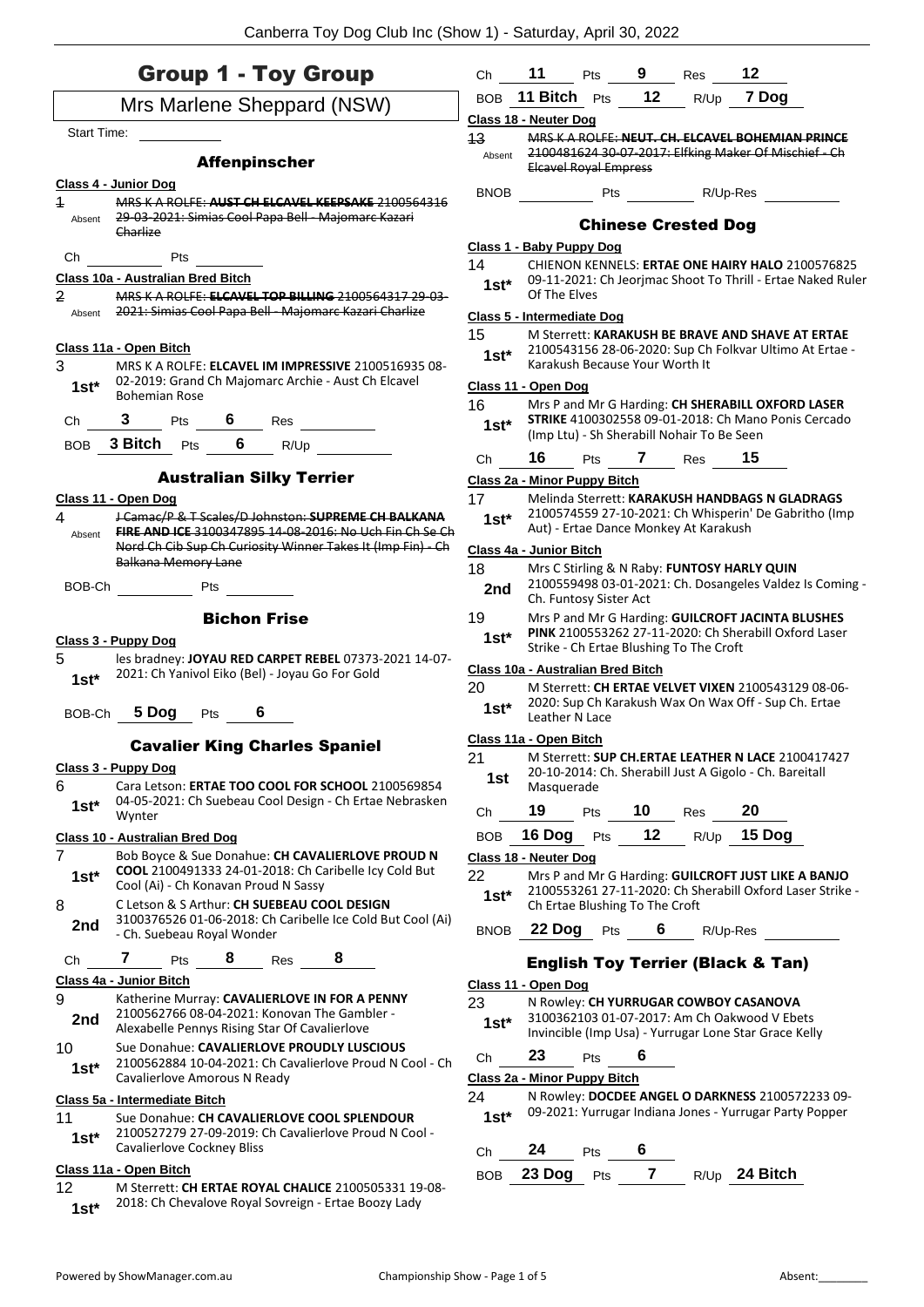## Griffon Bruxellois

|                          | <b>Class 10 - Australian Bred Dog</b> |            |                      |                          |                                                                                                                  |
|--------------------------|---------------------------------------|------------|----------------------|--------------------------|------------------------------------------------------------------------------------------------------------------|
| 25                       |                                       |            |                      |                          | RJ and KA Bell: SUPREME CH TZANI ZAZU ZODIAK                                                                     |
| 1st*                     | Tzani Rhoda Dendron                   |            |                      |                          | 2100440541 22-11-2015: Ch Tzani Tigger Brat Bunny - Gr Ch                                                        |
|                          |                                       |            |                      |                          |                                                                                                                  |
| Сh                       | 25                                    | <b>Pts</b> | 6                    |                          |                                                                                                                  |
|                          | <u> Class 5a - Intermediate Bitch</u> |            |                      |                          |                                                                                                                  |
| 26                       |                                       |            |                      |                          | RJ and KA Bell: CH TZANI GIGGLE MCDIMPLES 2100521338<br>21-06-2019: Ch Grand. Ch Supreme. Ch Tzani Zazu Zodiak - |
| $1st^*$                  | Grand Ch Tzani Bellatrix Lestrange    |            |                      |                          |                                                                                                                  |
| Сh                       | - 26                                  | Pts        | 6                    |                          |                                                                                                                  |
| BOB.                     | 25 Dog Pts                            |            | $\mathbf{7}$         |                          | R/Up 26 Bitch                                                                                                    |
|                          |                                       |            | <b>Havanese</b>      |                          |                                                                                                                  |
|                          | <u> Class 1 - Baby Puppy Dog</u>      |            |                      |                          |                                                                                                                  |
| 27<br>Absent             | Karyme Xxplosive                      |            |                      |                          | Gail Ransom: KARYME FLYING IN A BLUE DREAM<br>2100577760 19-11-2021: Ch Karyme Funky Spaceman - Ch               |
|                          | Class 4 - Junior Dog                  |            |                      |                          |                                                                                                                  |
| 28                       |                                       |            |                      |                          | Gail Ransom: KARYME XTRAORDINARY MOON                                                                            |
| 1st*                     |                                       |            |                      |                          | 2100557508 18-12-2020: Cib Supreme Ch Karyme<br>Heartbeat Atmy Feet - Ch Karyme Moon Face                        |
|                          | Class 11 - Open Dog                   |            |                      |                          |                                                                                                                  |
| 29                       |                                       |            |                      |                          | Gail Ransom: CH KARYME FUNKY SPACEMAN 2100506632                                                                 |
| 1st*                     |                                       |            |                      |                          | 08-08-2018: Supreme Ch Karyme Heartbeat Atmy Feet - Ch                                                           |
|                          | Karyme Moon Face                      |            |                      |                          |                                                                                                                  |
| Сh                       | 29                                    | Pts        | <b>7</b>             | Res                      | 28                                                                                                               |
|                          | Class 1a - Baby Puppy Bitch           |            |                      |                          |                                                                                                                  |
| 30                       |                                       |            |                      |                          | Gail Ransom: KARYME FLY ME TO THE MOON 2100577759                                                                |
| 1st*                     | Xxplosive                             |            |                      |                          | 19-11-2021: Ch Karyme Funky Spaceman - Ch Karyme                                                                 |
|                          | Class 2a - Minor Puppy Bitch          |            |                      |                          |                                                                                                                  |
| 31<br>1st*               | Cubet Hello Kitty                     |            |                      |                          | Gail Ransom: KARYME DANGER MOUSE 2100573255 07-<br>09-2021: Cib Supreme Ch Karyme Heartbeat Atmy Feet - Ch       |
|                          | <u> Class 5a - Intermediate Bitch</u> |            |                      |                          |                                                                                                                  |
| 32                       |                                       |            |                      |                          | Tracy Stewart: KARYME QUEEN OF OZ 2100544123 14-06-                                                              |
| 1st*                     |                                       |            |                      |                          | 2020: Havabella Tree Of Life - Ch Karyme Moon Face                                                               |
|                          | 32                                    |            |                      |                          | 31                                                                                                               |
| Ch                       |                                       | Pts 7      |                      | Res                      |                                                                                                                  |
|                          | BOB 29 Dog Pts 9                      |            |                      |                          | R/Up 32 Bitch                                                                                                    |
|                          |                                       |            |                      | <b>Italian Greyhound</b> |                                                                                                                  |
|                          | Class 10 - Australian Bred Dog        |            |                      |                          |                                                                                                                  |
| 33                       |                                       |            |                      |                          | Miss M Ward: KOATIPONI UNDER ATTACK 2100560370 09-                                                               |
| $1st*$                   | Usa) - Koatiponi Pequeno Rosa         |            |                      |                          | 03-2021: Am. Ch. Maplewood's Ya Wanna Make A Bet (Imp                                                            |
|                          | Class 1a - Baby Puppy Bitch           |            |                      |                          |                                                                                                                  |
| 34                       |                                       |            |                      |                          | M P MELLICK: CORRERE BUTTONS N BOWS 3100445940                                                                   |
| $1st^*$                  | Of The Sun                            |            |                      |                          | 31-12-2021: Roskyle Too Many Rumours - Roskyle Jewels                                                            |
|                          | BOB-Ch 33 Dog Pts 6 R/Up-Res          |            |                      |                          |                                                                                                                  |
| Class 18a - Neuter Bitch |                                       |            |                      |                          |                                                                                                                  |
| 35                       |                                       |            |                      |                          | Sage A Brumby: BINDAHLENA A LUCKY STAR 3100428372                                                                |
| Absent                   | Born At Bindahlena                    |            |                      |                          | 05-03-2021: Lamarque Celestial Voice - Berizza A Star Is                                                         |
| <b>BNOB</b>              |                                       | Pts        | <u>and the state</u> |                          | R/Up-Res                                                                                                         |

## Miniature Pinscher

## **Class 1 - Baby Puppy Dog**

36 J Archer: **MINELPHI SIMPLY RED** 2100575909 07-12-2021: Ch. Minelphi Dance Again - Panache All Hiss And Wind At 1st<sup>\*</sup> Cn. Mine

#### **Class 5a - Intermediate Bitch**

- 37 MS KM POTTS: **MARNIECHAR DEVILL WEARS PRADA**
	- 2100551113 01-10-2020: Ch Marniechar Picture This Marniechar Blackvelvet Ifu Plz Absent

#### **Class 10a - Australian Bred Bitch**

- 38 J Archer: **CH. MINELPHI HEART OF GLASS** 2100480258 01- 08-2017: Ch. Minelphi Catch My Breath - Ch. Minelphi 1st<sup>\*</sup> D8-2017: Ch. MI<br>Dance All Night
- BOB-Ch **38 Bitch** Pts **6** R/Up-Res

## Papillon

#### **Class 2 - Minor Puppy Dog**

| 39     | Ms S Matthews & Mr W Kelly: FORSVAR RED AND WHITE                    |
|--------|----------------------------------------------------------------------|
| $1st*$ | <b>HOT</b> 2100574129 10-10-2021: Ch Dygae Robere Le Beau<br>_ _ _ _ |

**Ccd - Ch Forsvar Coffee Kisses Ccd Cd** 

## **Class 4 - Junior Dog**

| 40 | Max Walker: WAIWILTA HERE COMES THE SON |
|----|-----------------------------------------|
|    |                                         |

3100422954 05-01-2021: Seyoso My Straight A Student - Waiwilta Willows Wispa **1st**

#### **Class 5 - Intermediate Dog**

- 41 R Leech: **SEYOSO GOLD STAR STUDENT** 3100414327 09-08-
	- 2020: Seyoso Straight A Student Ch Tyrondale Stars In Her Eyes **1st\***

## **Class 11 - Open Dog**

42 Ms S Matthews & Mr W Kelly: **FORSVAR I WILL PLAY WITH WHITE** 2100548074 24-09-2020: Penbryn Peter Pumpkin Eater - Forsvar Expresso Kisses **1st\***

| Ch | 42 | Pts | 9 | Res | 41 |  |
|----|----|-----|---|-----|----|--|

## **Class 2a - Minor Puppy Bitch**

43 Ms S Matthews & Mr W Kelly: **FORSVAR DANCING QUEEN** 2100574130 10-10-2021: Ch Dygae Robere Le Beau Ccd - **1st 2100574150 10-10-2021.** CH Dy

#### **Class 4a - Junior Bitch**

44 Mrs C Colley: **TYRONDALE SILVER CHIMES** 2100562521 13- 04-2021: Silvermorning's Lucky Strike (Imp Usa) - Tyrondale **1st**\* U<sup>4-2021: Silvern<br>Midnite Chimes</sup>

## **Class 5a - Intermediate Bitch**

- 45 S Hicks: **ABFAB STRING OF PEARLS** 2100539040 02-02-
	- 2020: Ch Menne's Zorro Imp Sw Abfab Highway Princess **1st**

### **Class 10a - Australian Bred Bitch**

- 46 Ms S Matthews & Mr W Kelly: **FORSVAR SIREN** 
	- **CONNECTION** 2100548075 24-09-2020: Penbryn Peter Pumpkin Eater - Forsvar Expresso Kisses **1st\***

| Ch | 44             | Pts | - 9 | Res | 46            |
|----|----------------|-----|-----|-----|---------------|
|    | BOB 42 Dog Pts |     | 13  |     | $R/Up$ 41 Dog |

## **Class 18a - Neuter Bitch**

47 Max Walker: **JAY JESS MILLIE WALKER** 5100119606 17-05- 2020: Sosassee Dragon Glass - Jay Jess April Delite **1st\***

## BNOB **47 Bitch** Pts **6** R/Up-Res

## Pekingese

| Class 10 - Australian Bred Dog |    |                      |  |                                                          |  |  |  |
|--------------------------------|----|----------------------|--|----------------------------------------------------------|--|--|--|
| 48                             |    |                      |  | P Jones: ORMALU GIORGIO ARMANI 4100302224 19-01-         |  |  |  |
| $1st*$                         |    | Cristabal Balenciaga |  | 2018: Ch St Sanja Military Tu Step To Ormalu - Ch Ormalu |  |  |  |
| Ch                             | 48 | <b>Pts</b>           |  |                                                          |  |  |  |

## **Class 1a - Baby Puppy Bitch**

49 Carmel Bauerle: **WAAINI COTTON CANDY** 2100056235 31- Absent 12-2021: Waaini Gifta Shadows - Weilen Tuscan Dream

## **Class 4a - Junior Bitch**

50 P&M Schaufler: **WAAINI HELLO DOLLY** 2100567450 08-06- 2021: Am Grch Fuchi Eli Ven-Mar (Imp Usa) - Waaini Fancy Bloomers Absent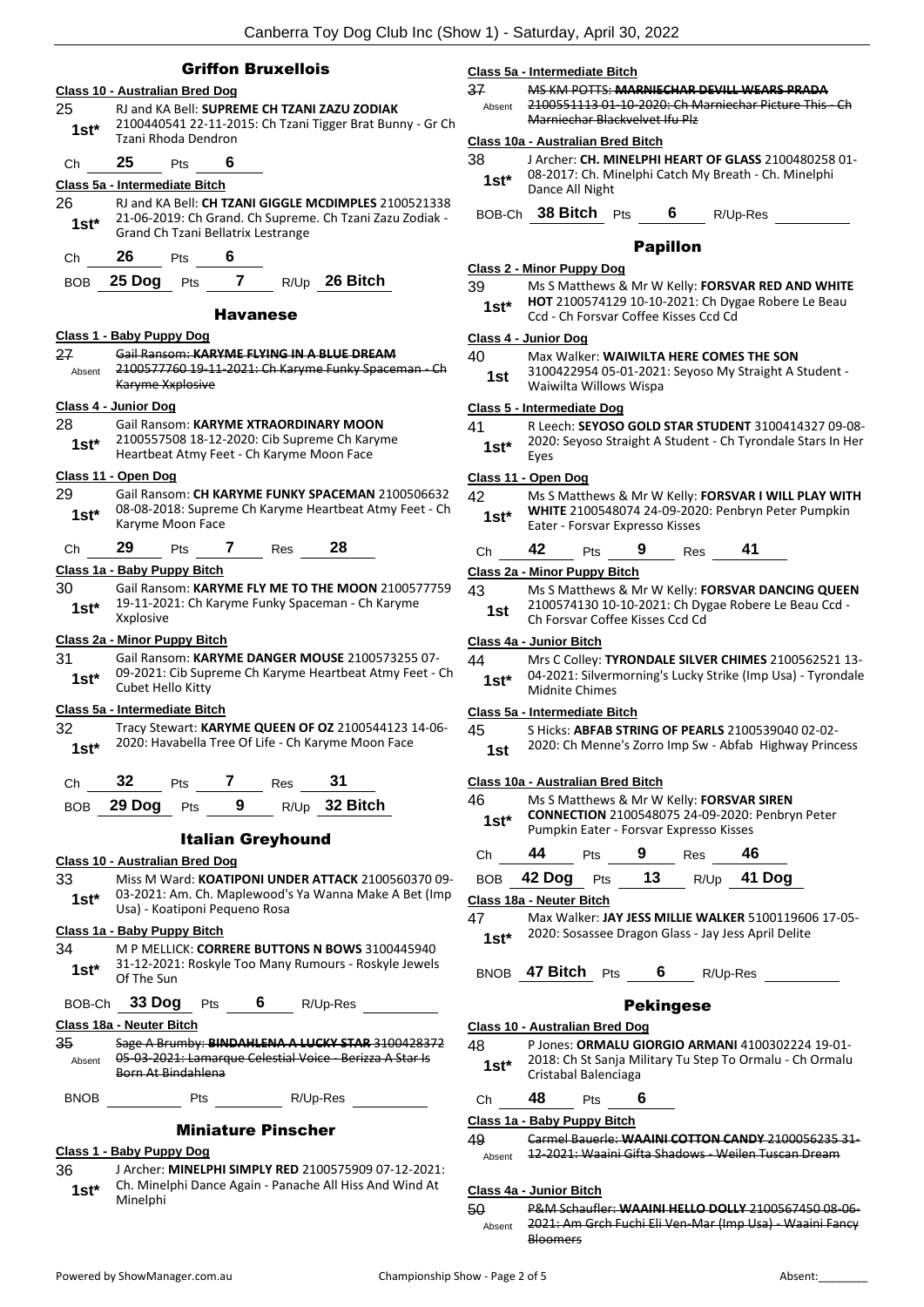### **Class 5a - Intermediate Bitch**

51 Peter Jones: **KHYLEINI TIGER LILY** 7100047147 12-09-2020: 1st\* Sup Ch Khyleini Call Me Digger - Ch Khyleini Letz Get Loud

BOB **48 Dog** Pts **7** R/Up **51 Bitch**

## Pomeranian

- **Class 4 - Junior Dog** 52 Mrs P Cassidy: **TUPISHKA HEEZ FOREVER TOASTED** 2100561125 04-04-2021: Ch. Tupishka Totally Toasted - 1st\* <sup>2100561125</sup> 04-04-2021: Cr<br>Tupishka Honey Im Toasted **Class 5 - Intermediate Dog** 53 Catherine Merkys: **FERONA THE INTIMIDATOR** 2100520474 07-05-2019: Ch Ferona Great Expectations - Ferona La **2nd Venere Nera Venere** Nera 54 MR B ABRAHAM & MISS R WALSH: **CH. POMQUEST MAGICAL MOMENTS** 4100334516 09-02-2020: Sup.Ch. Pomquest Y So Serious - Ch. Pomquest Magical Story **1st\* Class 10 - Australian Bred Dog** 55 Tahlia Wilson: **FERONA DANGER ZONE** 2100503143 12-07- 2018: Intch Ch 007Secretagentforuk (Imp Ita) - Ferona **1st** <br>Diamonds R Xquisite **Class 11 - Open Dog** 56 Catherine Merkys: **CH FERONA WATCH OUT HERE I COME** 2100527635 29-08-2019: Ferona Danger Zone - Ferona Won Magic Moment **1st\*** 57 MS R OKEEFE: **CH TUPISHKA TEDDY TOASTED ME** 2100480394 29-07-2017: Ch Tupishka Totally Toasted - 2nd <sup>2100480394</sup><br>**2nd** ladanz Summer Breeze Ch **56** Pts **11** Res **57 Class 2a - Minor Puppy Bitch** 58 MS R OKEEFE: **RYNKLS MY SHAYDEE LADEE** 2100572657 25-09-2021: Ch Tupishka Teddy Toasted Me - Ch Pomteddy Tempest In A Teapot Absent 59 Robyn OKeefe & Tahlia Wilson: **RYNKLS GINGER KISSES** 2100572580 22-09-2021: Ch Tupishka Teddy Toasted Me - Roxypoms Lucy **1st\* Class 4a - Junior Bitch** 60 MR B ABRAHAM & MISS R WALSH: **POMQUEST PENTACLE** 4100351141 02-01-2021: Ch. Pomquest Pot O Gold - **1st** 4100351141 02-01-2021: Ch.<br>Sup.Ch. Pomquest Bewitched **Class 5a - Intermediate Bitch** 61 MS R OKEEFE: **AMOREA ANGELIQUESHADOW** 2100523181 27-06-2019: Ch Amorea Shadow O Malli - Amorea Aimie 1st <sup>27-06-</sup><br>Friend **Class 10a - Australian Bred Bitch** 62 Catherine Merkys: **FERONA LETS DRESS TO IMPRESS** 2100527637 29-08-2019: Ferona Danger Zone - Ferona Won Magic Moment **1st\* Class 11a - Open Bitch** 63 MR B ABRAHAM & MISS R WALSH: **CH. POMQUEST NEXT**
- **CHAPTER** 4100334517 09-02-2020: Sup.Ch. Pomquest Y So **1st\*** Serious - Ch. Pomquest Magical Story

| Ch. | 63                   | 10 | Res |               |
|-----|----------------------|----|-----|---------------|
|     | $ROR$ 63 Bitch $Pts$ |    |     | $R/1h$ 56 Doc |

## **63 BITCH** Pts **16** R/Up **56 DOG**

## Pug

## **Class 1 - Baby Puppy Dog**

- 64 Colin Seymour: **SEBANDEE ZORRO WITH A MASK**
- 2100564363 03-11-2021: Ch Sebandee Ragamuffin Sebandee Quality Tyme **1st\***

## **Class 3 - Puppy Dog**

65 J Whitney: **KABOVA JUST FOR KICKS** 2100568348 03-07- 1st\* 2021: Ch Kabova Yours Truly - Kabova Side Kick

## **Class 5 - Intermediate Dog**

- 66 Colin Seymour: **AUST CH SEBANDEE RAGAMUFFIN**
- 2100549442 25-09-2020: Sup Ch Los Chatos Del Norte First Love (Imp Esp) - Ch Sebandee Kakadu Dream Tyme **1st\***
- 67 Lt Col, Mrs, Mr T, Miss P Hurst: **YARROWFELL EAT MY DUST** 9100012140 22-01-2020: Ch Kabova True Lies - Gr Ch Cib Yarrowfell Deck The Halls Absent

## **Class 10 - Australian Bred Dog**

68 J Whitney: **CH KABOVA COURAGE UNDA FIRE** 2100555525 03-12-2020: C.I.B. Sup Ch Kabova Crowded House - Kabova Firestarter **1st\***

### **Class 11 - Open Dog**

| 69 | Colin Seymour: SEBANDEE QUINTESSENTIAL BLACK |  |  |
|----|----------------------------------------------|--|--|
|    |                                              |  |  |

- 2100540468 21-05-2020: Ch Sebandee Kosciuszko Rider 1st\* 2100540468 21-05-2020: Ch Sebandee Ebony Black Rose
- 70 Lt Col, Mrs, Mr T, Miss P Hurst: **SUP CH YARROWFELL KRIS KRINGLE** 9100010292 21-12-2014: Am Gr Ch/Sup Ch Rose-Treasure Win One For The Gipper (Imp Usa) - N.Ch / Ch Yarrowfell Diva Las Vegas Absent

| Ch | 68 | Pts | 9 | Res | 69 |
|----|----|-----|---|-----|----|
|    |    |     |   |     |    |

#### **Class 1a - Baby Puppy Bitch**

- 71 J Whitney: **KABOVA LOUD N CLEAR** 2100575818 11-11-
	- 2021: Ch Kabova On A Roll Kabova Castle On The Hill **1st**

## **Class 3a - Puppy Bitch**

- 72 Colin Seymour: **SEBANDEE WALKING ON SUNSHINE** 2100565159 14-05-2021: Sebandee Quintessential Black - 1st 2100303139 14-03-2021. Sebandee<br>Ch Sebandee Kakadu Dream Tyme
- 73 Ms P & Mr M Hurst: **YARROWFELL SAGE ADVICE** 9100012633 28-06-2021: Yarrowfell Eat My Dust - Yarrowfell C U Later Absent

#### **Class 5a - Intermediate Bitch**

| 74  | J Whitney: KABOVA LITTLE MS TRUE 2100528316 13-10-  |
|-----|-----------------------------------------------------|
| 1st | 2019: Ch Kabova Yours Truly - Ch Kabova Little Miss |
|     | Broadway                                            |

#### **Class 10a - Australian Bred Bitch**

| 75              | Colin Seymour: SEBANDEE RAGGEDY ANNE 2100549445         |
|-----------------|---------------------------------------------------------|
| 1 <sub>cf</sub> | 25-09-2020: Sup Ch Los Chatos Del Norte First Love (Imp |

Esp) - Ch Sebandee Kakadu Dream Tyme **1st**

## **Class 11a - Open Bitch**

- 76 J Whitney: **CH KABOVA STAND MY GROUND** 2100532449 15-12-2019: Ch Kabova Last Man Standing - Sharlea 1st <sup>15-12-2019: C</sup><br>Platinum Skye
- 77 Lt Col, Mrs, Mr T, Miss P Hurst: **YARROWFELL WILD AT HEART** 9100011406 04-11-2017: Black Aramis From My Little Heart (Imp Hun) - C.A.B & Gr Ch Yarrowfell Deck The Halls Absent

| Ch                             | 76                                                                                                                                | Pts        | 9  | Res      | 75     |  |  |  |
|--------------------------------|-----------------------------------------------------------------------------------------------------------------------------------|------------|----|----------|--------|--|--|--|
| <b>BOB</b>                     | 68 Dog                                                                                                                            | Pts        | 13 | R/Up     | 69 Dog |  |  |  |
| Class 18 - Neuter Dog          |                                                                                                                                   |            |    |          |        |  |  |  |
| 78<br>$1st*$                   | G Smith & R Wilson: NEUTER CH CAVHILL READY TO<br><b>RUMBLE 2100471285 30-01-2017: Ch Kabova Mad Max -</b><br>Cavhill Black Pearl |            |    |          |        |  |  |  |
| <b>BNOB</b>                    | 78 Dog                                                                                                                            | <b>Pts</b> | 6  | R/Up-Res |        |  |  |  |
| <b>Tibetan Spaniel</b>         |                                                                                                                                   |            |    |          |        |  |  |  |
| Class 10 - Australian Bred Dog |                                                                                                                                   |            |    |          |        |  |  |  |

79 Mrs.M. West: **GRAND.CH.ZYNAGI CHANDO CHAMPAGNE** 2100489901 15-12-2017: Ch.Telavier Reminis - Ch.Zynagi Golden Amulat **1st\***

BOB-Ch **79 Dog** Pts **6**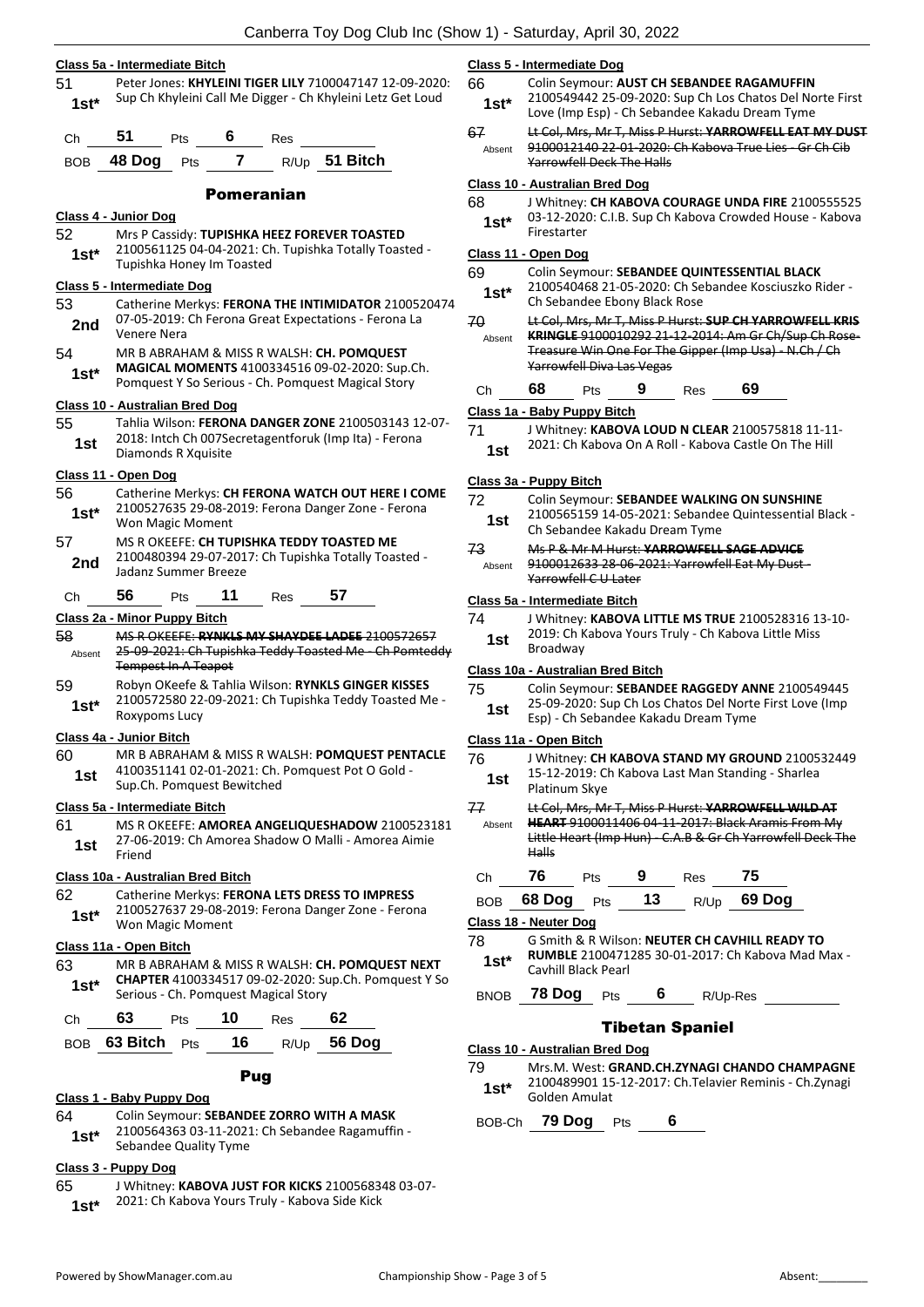## Group 1 - Specials

| Best<br>Pts: 25 | 63<br><b>CHAPTER</b> | Pomeranian<br>MR B ABRAHAM & MISS R WALSH: CH. POMQUEST NEXT                       |
|-----------------|----------------------|------------------------------------------------------------------------------------|
| R/Up<br>Pts: 15 | 48                   | <b>Pekingese</b><br>P Jones: Ormalu Giorgio Armani                                 |
| Baby            | 14                   | <b>Chinese Crested Dog</b><br>CHIFNON KENNELS: ERTAF ONE HAIRY HALO                |
| Minor           | 39                   | <b>Papillon</b><br>Ms S Matthews & Mr W Kelly: Forsvar Red And White Hot           |
| <b>Puppy</b>    | 5                    | <b>Bichon Frise</b><br>les bradney: JOYAU RED CARPET REBEL                         |
| <b>Junior</b>   | 10                   | <b>Cavalier King Charles Spaniel</b><br>Sue Donahue: Cavalierlove Proudly Luscious |
| <b>Inter</b>    | 32                   | <b>Havanese</b><br>Tracy Stewart: Karyme Queen of Oz                               |
| Aus Br          | 48                   | <b>Pekingese</b><br>P Jones: Ormalu Giorgio Armani                                 |
| Open            | 63<br><b>CHAPTER</b> | Pomeranian<br>MR B ABRAHAM & MISS R WALSH: CH. POMQUEST NEXT                       |
|                 |                      | <b>Neuter</b>                                                                      |
| Best<br>Pts: 8  | 22                   | <b>Chinese Crested Dog</b><br>Mrs P and Mr G Harding: Guilcroft Just like A Banjo  |
| R/Up            | 47                   | <b>Papillon</b>                                                                    |

Max Walker: Jay Jess Millie Walker

Finish Absent **15**